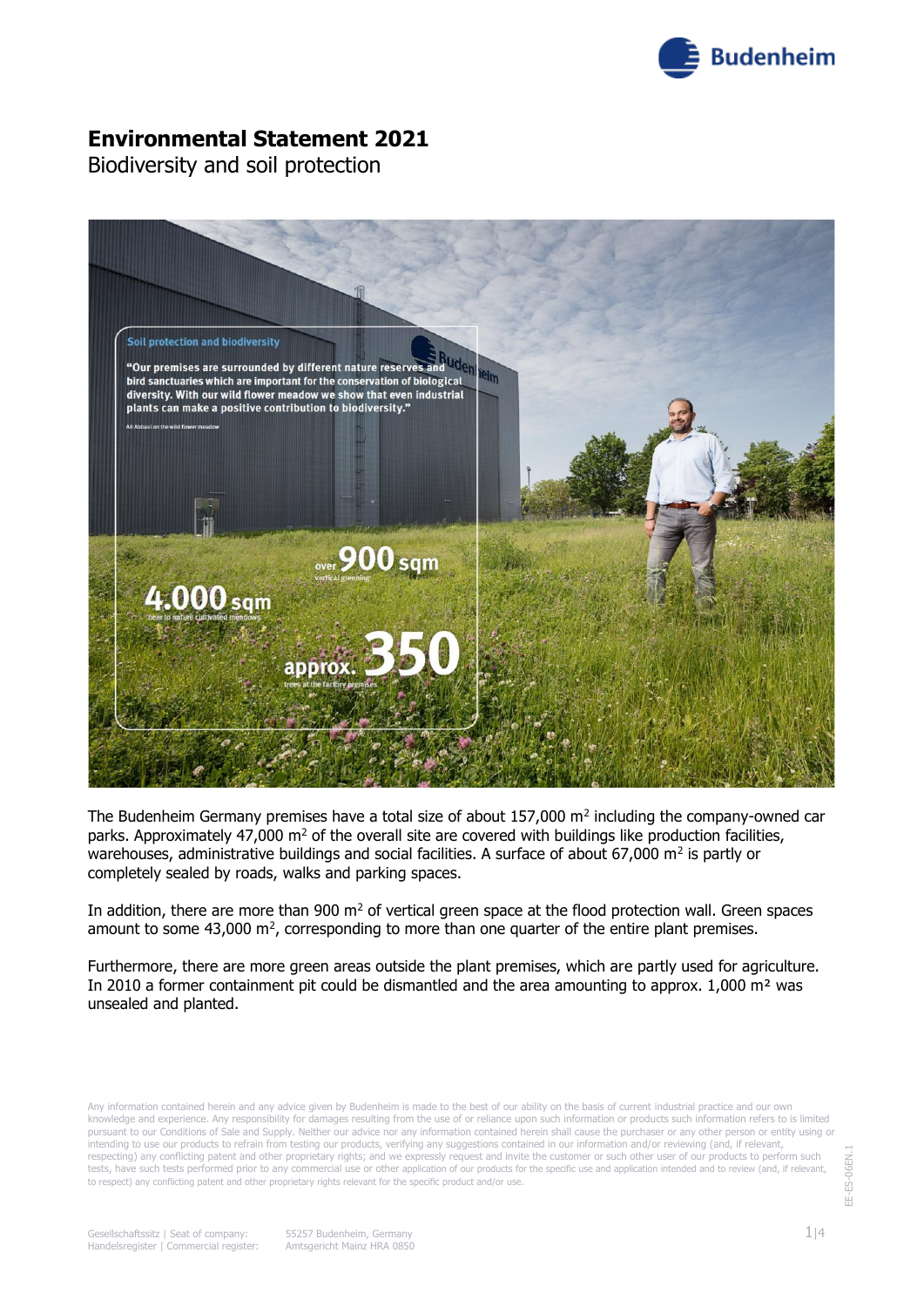

## Biodiversity and soil protection

The green area around our administrative building is not only beautifully designed, it also expresses our corporate philosophy of sustainable business operations and was thus awarded 'Garden of the Month' in April 2010 by the federation of German landscape architects.

In 2015 the intensive cultivation of two meadows with an overall size of 4,000  $m<sup>2</sup>$  was changed to extensive cultivation and seeds of indigene flowers and herbage were sowed. The near to nature cultivation of the two meadows is an active contribution of Budenheim to maintaining biodiversity by using the own factory premises.



#### **Caring for Mother Earth – before and after**

Some areas within the plant premises are so-called abandoned disposal areas designated in the "land register for abandoned disposal sites in Rhineland- Palatinate" of the State Office for Environment, Water Management and Trade Control. Between 1955 and 1975 for example, three areas were used by the city of Mainz to deposit construction waste and excavated soil.

Any information contained herein and any advice given by Budenheim is made to the best of our ability on the basis of current industrial practice and our own knowledge and experience. Any responsibility for damages resulting from the use of or reliance upon such information or products such information refers to is limited pursuant to our Conditions of Sale and Supply. Neither our advice nor any information contained herein shall cause the purchaser or any other person or entity using or intending to use our products to refrain from testing our products, verifying any suggestions contained in our information and/or reviewing (and, if relevant, respecting) any conflicting patent and other proprietary rights; and we expressly request and invite the customer or such other user of our products to perform such tests, have such tests performed prior to any commercial use or other application of our products for the specific use and application intended and to review (and, if relevant, to respect) any conflicting patent and other proprietary rights relevant for the specific product and/or use.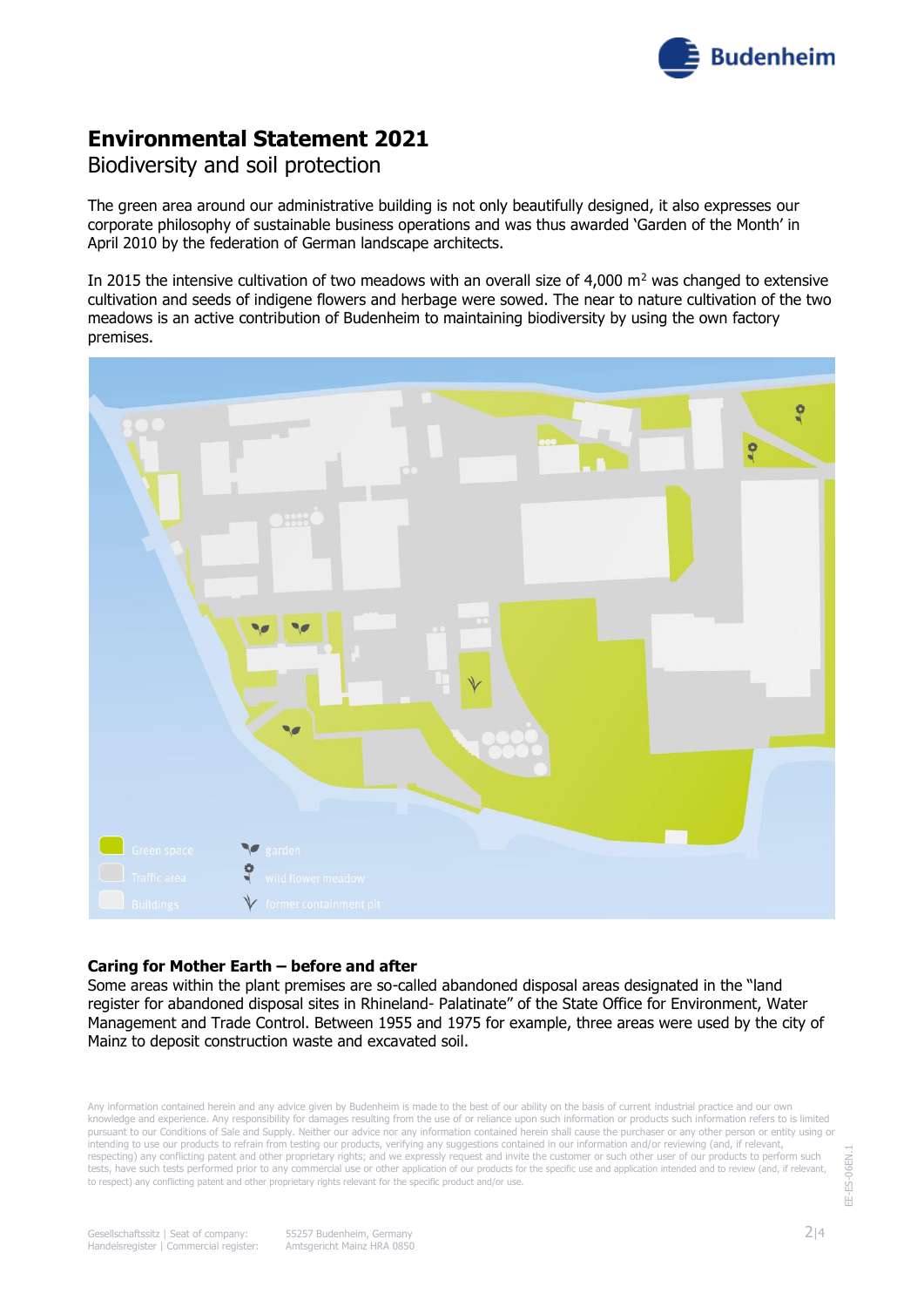

### Biodiversity and soil protection

Thus, soil examinations are always carried out before any earthworks begin on these abandoned disposal areas. But that's not all: if any unexpected old contamination turns up during earthworks, we take on the responsibility for its professional disposal. Possible resulting measures (utilisation or removal of the excavated soil) are implemented in agreement with the responsible authority. That way we do not only protect our soil but bit by bit even clean it from the unpleasant legacies of the past.

When it comes to the soil on which our plant has grown, we are obliged to do everything to avoid any form of contamination. For this reason, we take numerous measures to protect the soil from pollution. All facilities are planned, built and operated in a way which prevents any substances hazardous to water from escaping.

The implemented measures include impermeable surfaces in the production and storage facilities, sufficient retention capacities for substances hazardous to water, overfill safety installations and leakage indicators for containers and tanks as well as training courses and operating instructions for the employees.

All facilities and the existing sewage separation system are regularly inspected, maintained and, if necessary, repaired by qualified staff. The storage tanks, the storage facility for hazardous material, the major part of the production facilities as well as all loading and unloading points have impermeable containment areas.



Any information contained herein and any advice given by Budenheim is made to the best of our ability on the basis of current industrial practice and our own knowledge and experience. Any responsibility for damages resulting from the use of or reliance upon such information or products such information refers to is limited pursuant to our Conditions of Sale and Supply. Neither our advice nor any information contained herein shall cause the purchaser or any other person or entity using or intending to use our products to refrain from testing our products, verifying any suggestions contained in our information and/or reviewing (and, if relevant respecting) any conflicting patent and other proprietary rights; and we expressly request and invite the customer or such other user of our products to perform such tests, have such tests performed prior to any commercial use or other application of our products for the specific use and application intended and to review (and, if relevant, to respect) any conflicting patent and other proprietary rights relevant for the specific product and/or use.